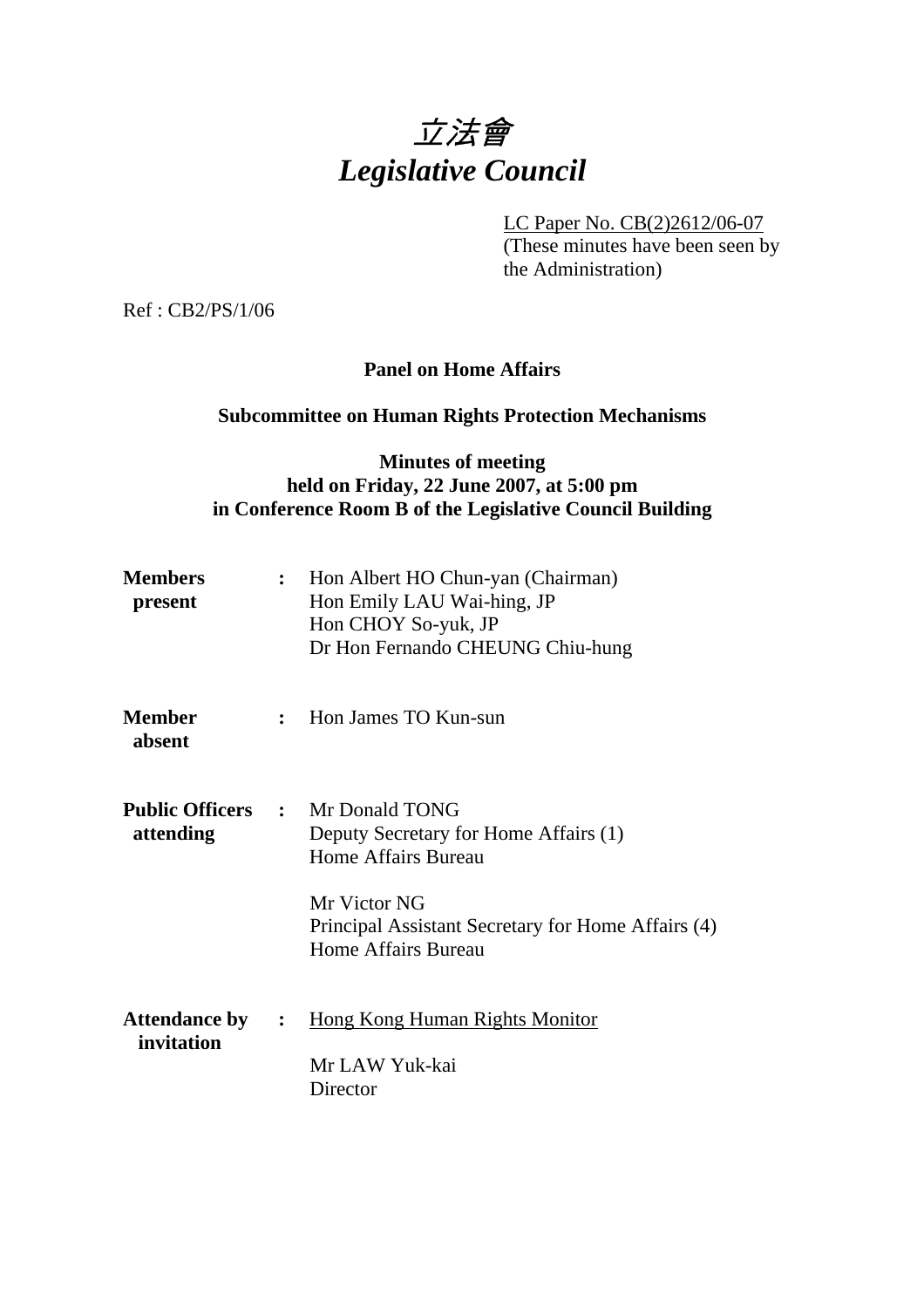## Mr C Raj KUMAR

Associate Professor The School of Law, City University of Hong Kong (and also Honorary Consultant, National Human Rights Commission, New Delhi, India) **Clerk in :** Miss Flora TAI **attendance** Chief Council Secretary (2)2 **Staff in :** Ms Alice LEUNG

 **attendance** Senior Council Secretary (2)1

 Ms Anna CHEUNG Legislative Assistant (2)2

#### Action

**I. Confirmation of minutes** 

[LC Paper No.CB(2)2195/06-07]

The minutes of the meeting held on 28 April 2007 were confirmed.

### **II. Review of the existing human rights mechanisms in Hong Kong**  [LC Paper Nos. CB(2) 2198/06-07(01), CB(2)1957/02-03(03) and CB(2)2198/06-07(02) & (03)]

2. The Subcommittee deliberated (index of proceedings attached at **Annex**).

3. Members received views from Hong Kong Human Rights Monitor (HKHRM) and Mr C Raj KUMAR on the following issues -

- (a) deficiencies in the existing human rights protection mechanisms in Hong Kong;
- (b) feasible options to enhance the existing mechanisms; and
- (c) review of the options for the way forward.

 (*Post-meeting note*: Copies of papers, as provided by HKHRM and Mr C Raj KUMAR and tabled at the meeting, were circulated to members vide LC Paper CB(2)2269/06-07 issued on 25 June 2007.)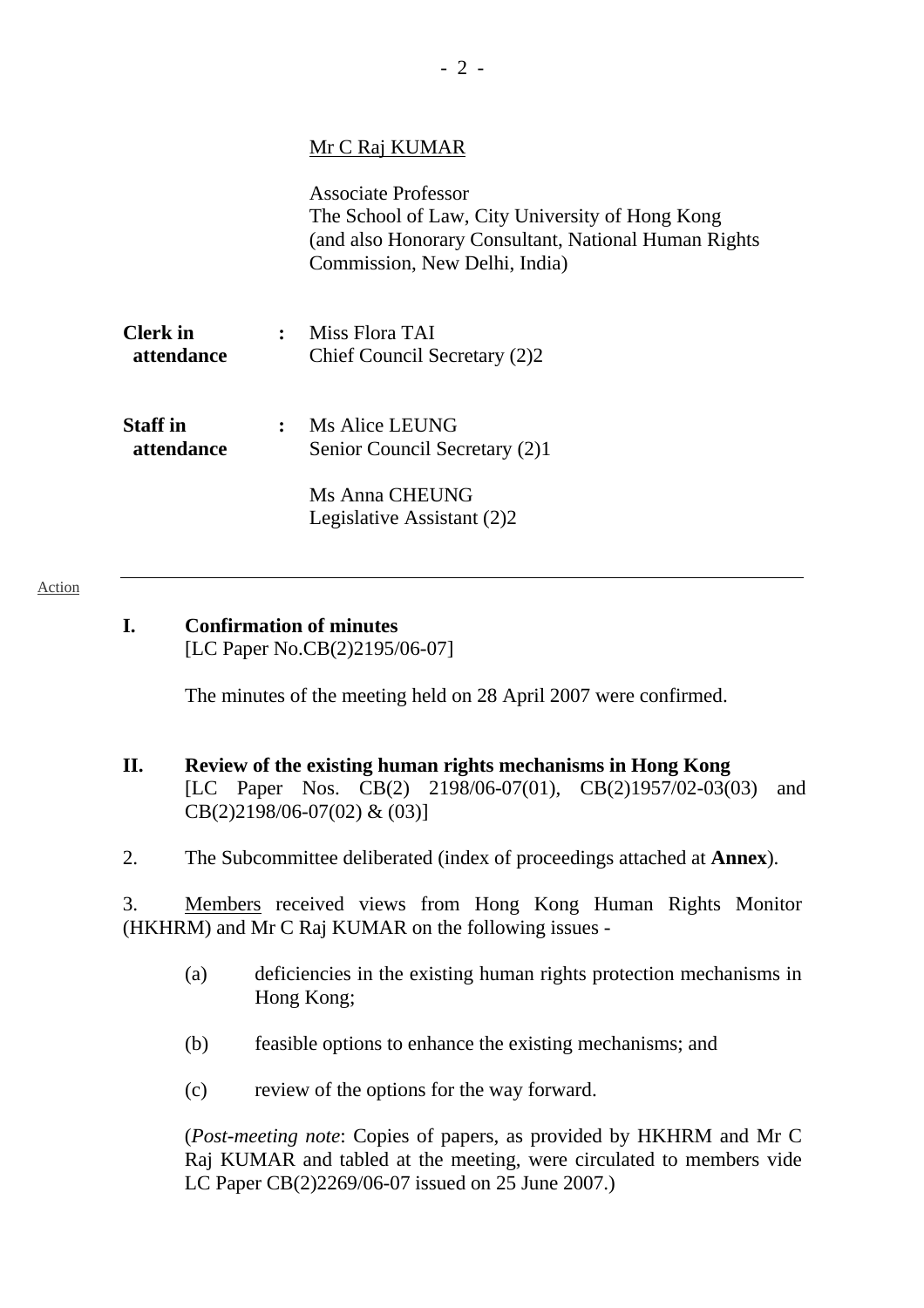Action

- Clerk 4. On Mr C Raj KUMAR's suggestion, members agreed that, to facilitate further discussion on the deficiencies of the existing human rights mechanism in Hong Kong, the Subcommittee should request the Research and Library Services Division of the Legislative Council (LegCo) Secretariat to conduct a research study on the experience of selected jurisdictions in the Asia Pacific region where the human rights commissions (HRCs) had been successful in protecting and promoting human rights. Members further agreed that South Korea, India, Australia and Northern Ireland be selected for the study.
- Clerk 5. Members further agreed that the Subcommittee should hold a short meeting within the current session to endorse the research outline to be prepared by the Research and Library Services Division. At the invitation of the Chairman, Mr LAW Yuk-kai and Mr C Raj KUMAR agreed to provide for members' consideration their comment on the research outline when available.
- Clerk 6. Members also agreed that the Clerk should prepare a table setting out the concerns and recommendations in the recent Concluding Observations/Comments issued by the respective United Nations Treaty Monitoring Bodies in respect of the Hong Kong Special Administrative Region under the six human rights treaties entailing a reporting requirement.

## **III. Any other business**

- Clerk Date of the next meeting
	- 7. Members agreed that the Subcommittee would hold its next meeting with the Administration and the deputations in the new legislative session when the research report should be made available.

8. There being no other business, the meeting ended at 6:27 pm.

Council Business Division 2 Legislative Council Secretariat 8 August 2007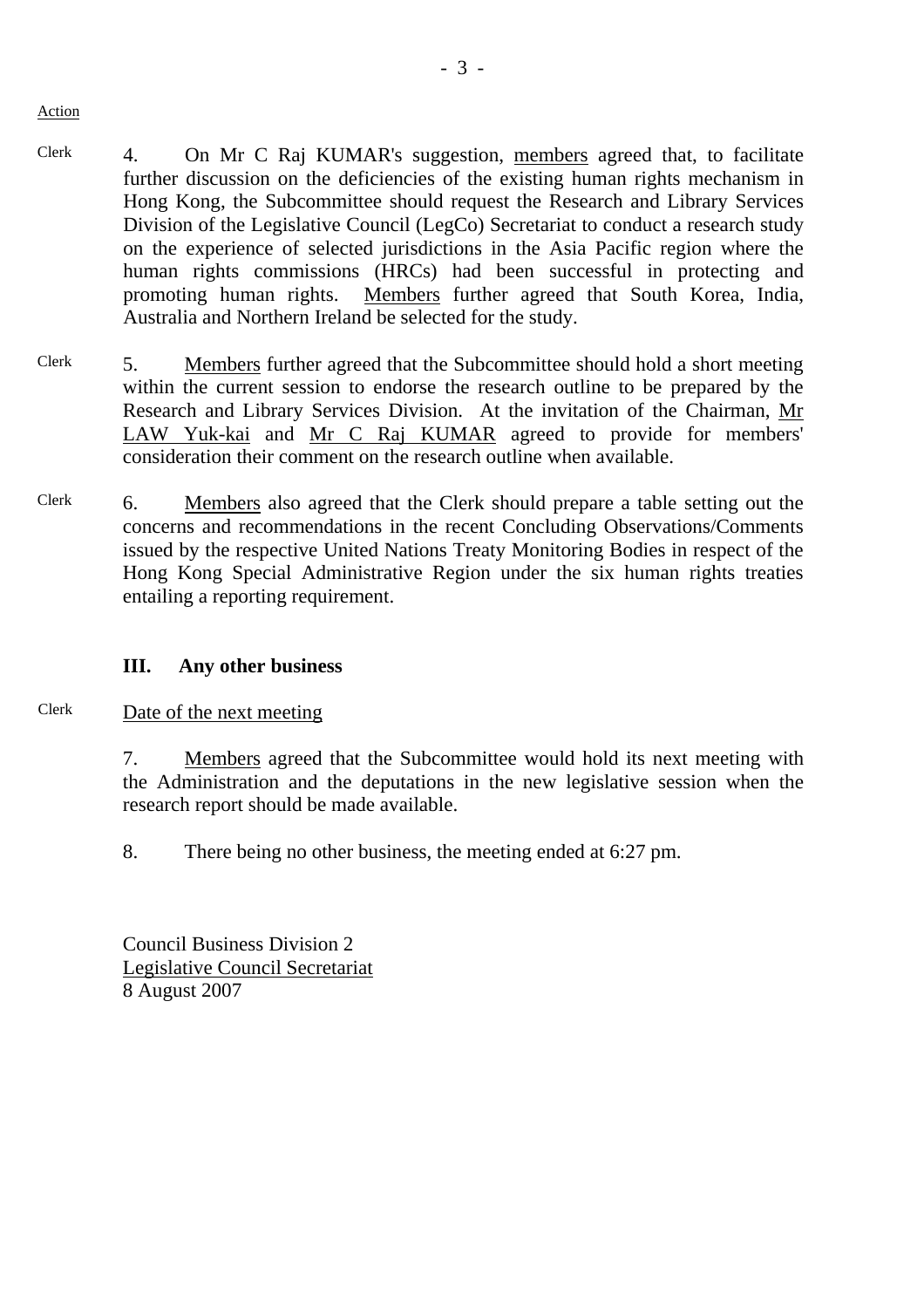#### **Annex**

## **Proceedings of the meeting of Subcommittee on Human Rights Protection Mechanisms on Friday, 22 June 2007, at 5:00 pm in Conference Room B of the Legislative Council Building**

| Time marker     | <b>Speaker</b>                    | Subject(s)                                                                                                                                                                                                                                                                                                                                                                                                                                                                                                                                 | <b>Action required</b> |
|-----------------|-----------------------------------|--------------------------------------------------------------------------------------------------------------------------------------------------------------------------------------------------------------------------------------------------------------------------------------------------------------------------------------------------------------------------------------------------------------------------------------------------------------------------------------------------------------------------------------------|------------------------|
| 000000 - 000312 | Chairman                          | Confirmation of minutes of the meeting<br>held on 28 April 2007                                                                                                                                                                                                                                                                                                                                                                                                                                                                            |                        |
| 000313 - 002322 | Mr LAW Yuk-kai of<br><b>HKHRM</b> | Presentation of views as set out in LC<br>Paper No. CB(2)2198/06-07(02).                                                                                                                                                                                                                                                                                                                                                                                                                                                                   |                        |
| 002323 - 002717 | Mr C Raj KUMAR                    | Presentation of views as set out in LC<br>Paper No. CB(2)2198/06-07(03).                                                                                                                                                                                                                                                                                                                                                                                                                                                                   |                        |
| 002718 - 003232 | Admin                             | Briefing of the Administration's paper<br>on its response to the issues raised at the<br>meeting of 28 April 2007 [LC Paper No.<br>CB(2)2198/06-07(01)]<br>The Administration also made the<br>following points -<br>the<br>Equal<br>Opportunity<br>÷<br>Commission (EOC) and the Office<br>of the Privacy Commissioner for<br>Personal<br>Data<br>(PCO)<br>had<br>reviewed/was<br>reviewing<br>their<br>respective legislation, and<br>the<br>Ombudsman was reviewing the<br>jurisdiction of the Office of the<br>Ombudsman;              |                        |
|                 |                                   | the Constitutional and Mainland<br>Affairs Bureau which would take<br>over human rights issues with<br>effect from 1 July 2007 would<br>continue to consider carefully the<br>recommendations<br>made/to<br>be<br>made after completion of these<br>reviews;<br>the recommendations of EOC and<br>if<br>implemented<br><b>PCO</b><br>might<br>address some of the issues raised<br>by HKHRM; and<br>it might be worthwhile for the<br>Subcommittee to wait and see the<br>outcome of the Ombudsman's<br>review of whether it should have a |                        |
|                 |                                   | new role to play in human rights<br>issues.                                                                                                                                                                                                                                                                                                                                                                                                                                                                                                |                        |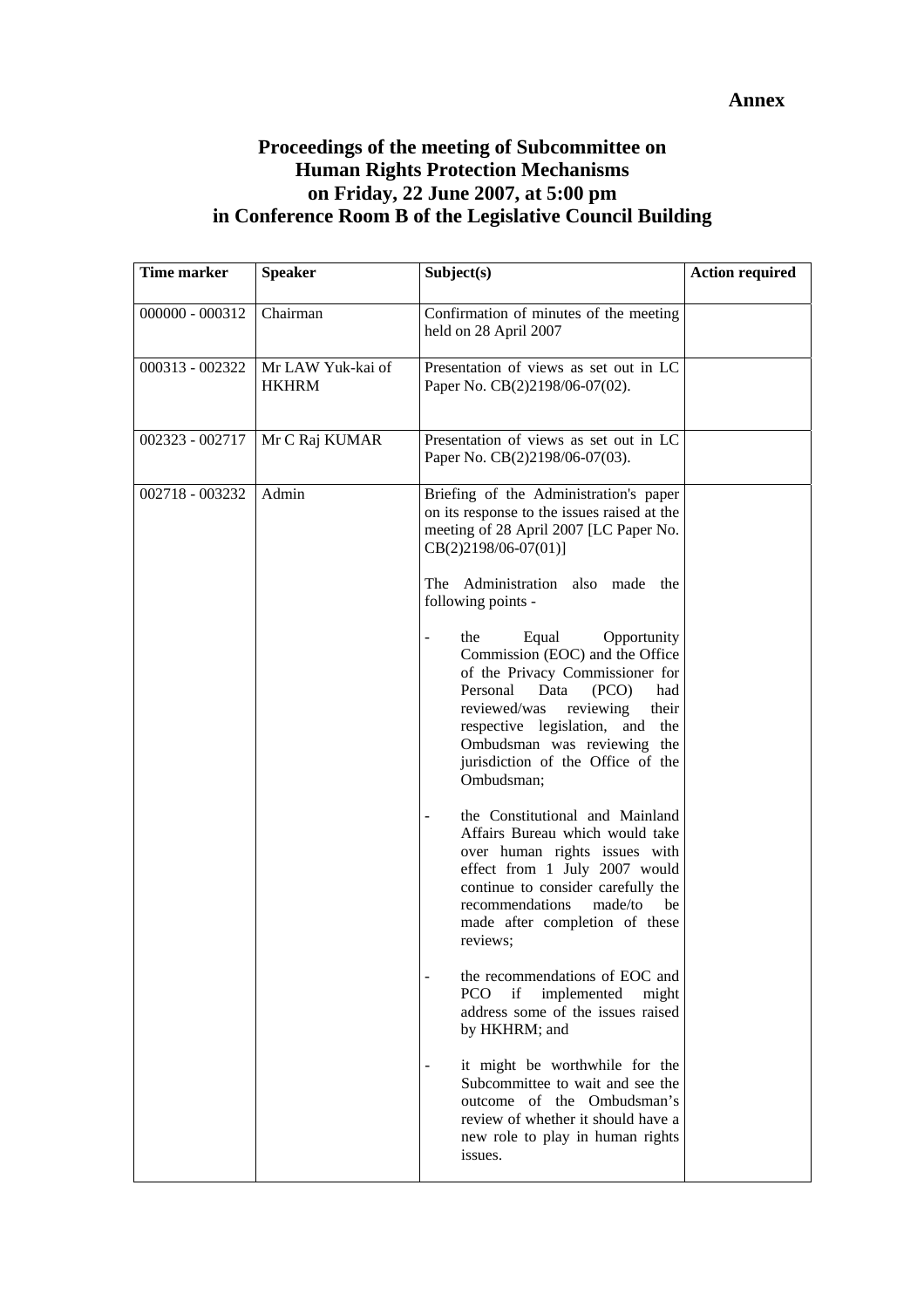| <b>Time marker</b> | <b>Speaker</b>                     | Subject(s)                                                                                                                                                                                                                                                                                                                                                                                                                                                                                                                                                                                                                                                                                                                                                                                                                                                                            | <b>Action required</b>           |
|--------------------|------------------------------------|---------------------------------------------------------------------------------------------------------------------------------------------------------------------------------------------------------------------------------------------------------------------------------------------------------------------------------------------------------------------------------------------------------------------------------------------------------------------------------------------------------------------------------------------------------------------------------------------------------------------------------------------------------------------------------------------------------------------------------------------------------------------------------------------------------------------------------------------------------------------------------------|----------------------------------|
| 003233 - 004035    | Dr Fernando CHEUNG<br>The Chairman | Dr Fernando CHEUNG's concern about<br>the way forward for the Subcommittee,<br>given the<br>fundamental<br>differences<br>Administration<br>between<br>the<br>and<br>members on the need of setting up a<br>human right commission (HRC) in<br>Hong Kong as well as the wide scope of<br>policy areas of the issues as raised in the<br>HKHRM's submission.                                                                                                                                                                                                                                                                                                                                                                                                                                                                                                                           |                                  |
|                    |                                    | Support of the suggestion of Mr C Raj   See para. 4 of the<br>KUMAR that the Subcommittee should minutes<br>conduct a research study on the<br>experience of countries in the Asia<br>Pacific region where HRCs had been<br>successful in protecting and promoting<br>human rights.                                                                                                                                                                                                                                                                                                                                                                                                                                                                                                                                                                                                   |                                  |
|                    |                                    | Discussion about possible options to<br>take forward the discussion.                                                                                                                                                                                                                                                                                                                                                                                                                                                                                                                                                                                                                                                                                                                                                                                                                  |                                  |
| 004036 - 004507    | Ms Emily LAU<br>Chairman           | Ms<br>Emily LAU's expression<br>agreement to the conduct a research<br>study by the Research and Library<br>Services Division and reiteration of her<br>criticism on the revolving door for civil<br>the<br>appointment<br>servants<br>e.g.<br>mechanism for the Commissioner of the<br>Independent Commission<br>Against<br>Corruption (ICAC).<br>Ms<br>LAU's<br>question<br>about<br>the<br>Administration's decision on the mode<br>of investigation taken to investigate on<br>the issues that were of wide public<br>concern, in the light of the recent case of<br>setting up of the Commission on Inquiry<br>on Allegations relating to the Hong<br>Kong Institute of Education (HKIEd).<br>Chairman's<br>The<br>view<br>that<br>the<br>Administration's decision on the mode<br>of investigation would certainly have<br>implication on the outcome of the<br>investigations. | of See para. 4 of the<br>minutes |
| 004508 - 004947    | Mr C Raj KUMAR                     | Mr C Raj KUMAR's views as follows -<br>the setting up of the Commission on<br>÷,<br>Inquiry by the Administration to<br>investigate<br>allegations<br>on<br>the<br>interference of academic freedom<br>was a piecemeal approach and<br>costly; and<br>time,<br>unnecessary<br>money<br>and<br>resources spent for litigation could<br>be better utilised if there was an<br>independent HRC in Hong Kong.                                                                                                                                                                                                                                                                                                                                                                                                                                                                             |                                  |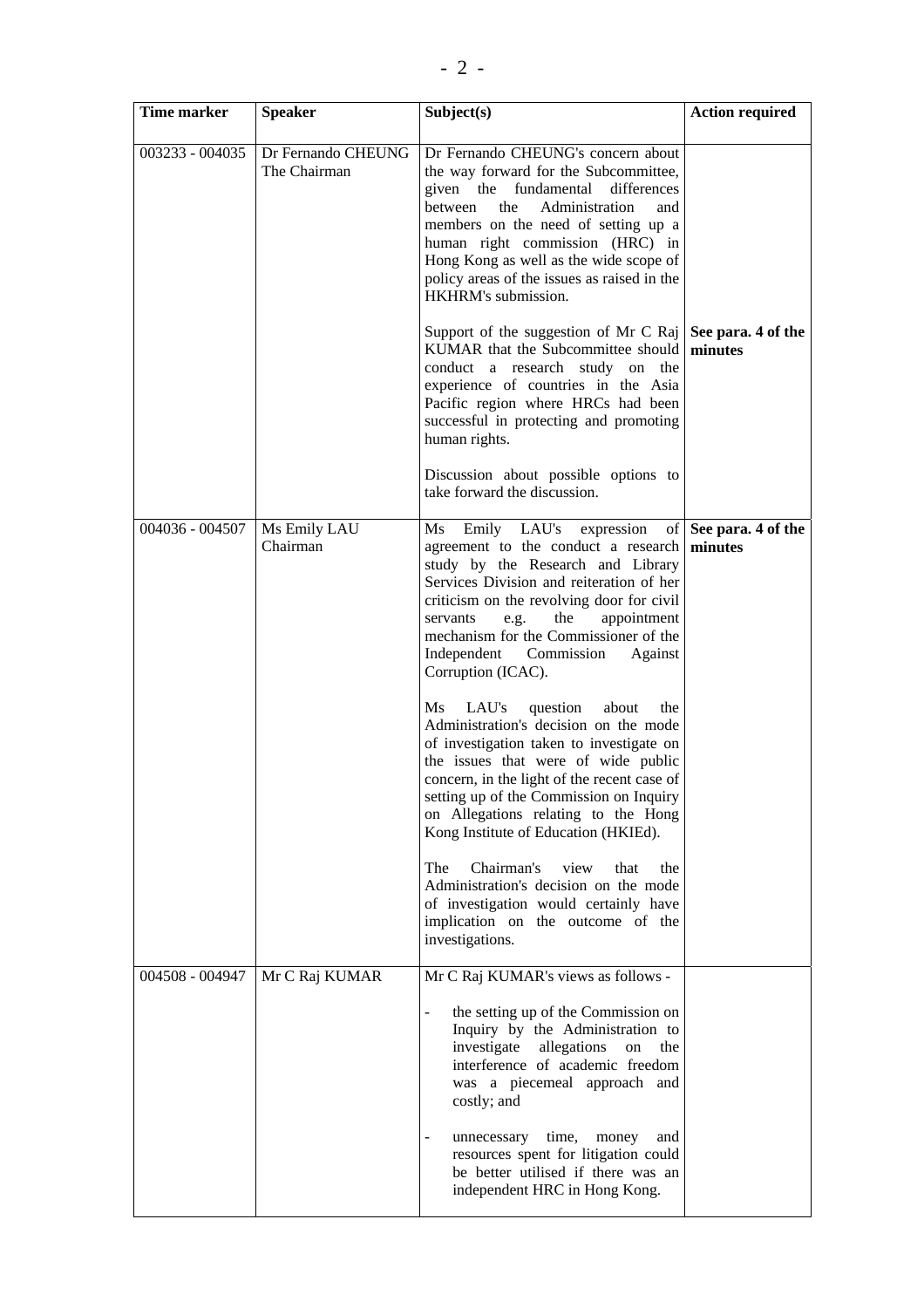| Time marker     | <b>Speaker</b>                                                   | Subject(s)                                                                                                                                                                                                                                                                                                                                                                                                                                                                                                                                                                                                                                                                                                                                                                                                                                                                                                                                                                                                                                                                                                                                                                                                                                                                                                                                                                                                                                                                                                               | <b>Action required</b> |
|-----------------|------------------------------------------------------------------|--------------------------------------------------------------------------------------------------------------------------------------------------------------------------------------------------------------------------------------------------------------------------------------------------------------------------------------------------------------------------------------------------------------------------------------------------------------------------------------------------------------------------------------------------------------------------------------------------------------------------------------------------------------------------------------------------------------------------------------------------------------------------------------------------------------------------------------------------------------------------------------------------------------------------------------------------------------------------------------------------------------------------------------------------------------------------------------------------------------------------------------------------------------------------------------------------------------------------------------------------------------------------------------------------------------------------------------------------------------------------------------------------------------------------------------------------------------------------------------------------------------------------|------------------------|
| 004948 - 005935 | Mr LAW Yuk-kai<br>Chairman                                       | Mr LAW Yuk-kai's views as follows -<br>as regards the issue of academic<br>$\overline{\phantom{a}}$<br>freedom, the option of establishing<br>Ombudsman<br>redress<br>to<br>an<br>grievances and address issues of<br>interference of academic freedom<br>maladministration<br>in<br>and<br>the<br>education sector could be an option<br>for consideration; and<br>given that different modes of<br>investigation had different merits, it<br>was desirable to maintain different<br>modes of investigation.<br>The Chairman's question as to how the<br>existing statutory bodies and institutions<br>such as EOC and ICAC could work with<br>the HRC if it was to be established in<br>Hong Kong and how to ensure that the<br>various aspects of human rights could be<br>properly catered for in a cost-effective<br>manner.<br>The Chairman's view that the remit and<br>responsibilities of the HRC and the<br>existing statutory bodies should be<br>carefully construed taking into account<br>the current provisions of the respective<br>legislation of the existing statutory<br>the<br>possible jurisdictional<br>bodies,<br>overlap and the resources implications.<br>Mr LAW Yuk-kai's reiteration<br>-of<br>HKHRM's view that a dual-commission<br>model was a more suitable and feasible<br>institutional framework for Hong Kong<br>and HRC responsible for general human<br>rights could work along with the<br>statutory bodies and institutions in the<br>existing<br>rights<br>human<br>protection |                        |
| 005936 - 011441 | Mr C Raj KUMAR<br>Chairman<br>Dr Fernando CHEUNG<br>Ms Emily LAU | mechanism.<br>Discussion on the ideal type of HRC to<br>be established in Hong Kong -<br>Mr C Raj KUMAR considered that<br>$\blacksquare$<br>a HRC to be established in Hong<br>Kong should be an independent<br>institution with broad mandate and<br>have jurisdiction to investigate<br>allegations<br>human<br>of<br>rights<br>violations and that HRC and the<br>could complement<br>EOC<br>each<br>other's unique roles;                                                                                                                                                                                                                                                                                                                                                                                                                                                                                                                                                                                                                                                                                                                                                                                                                                                                                                                                                                                                                                                                                           |                        |